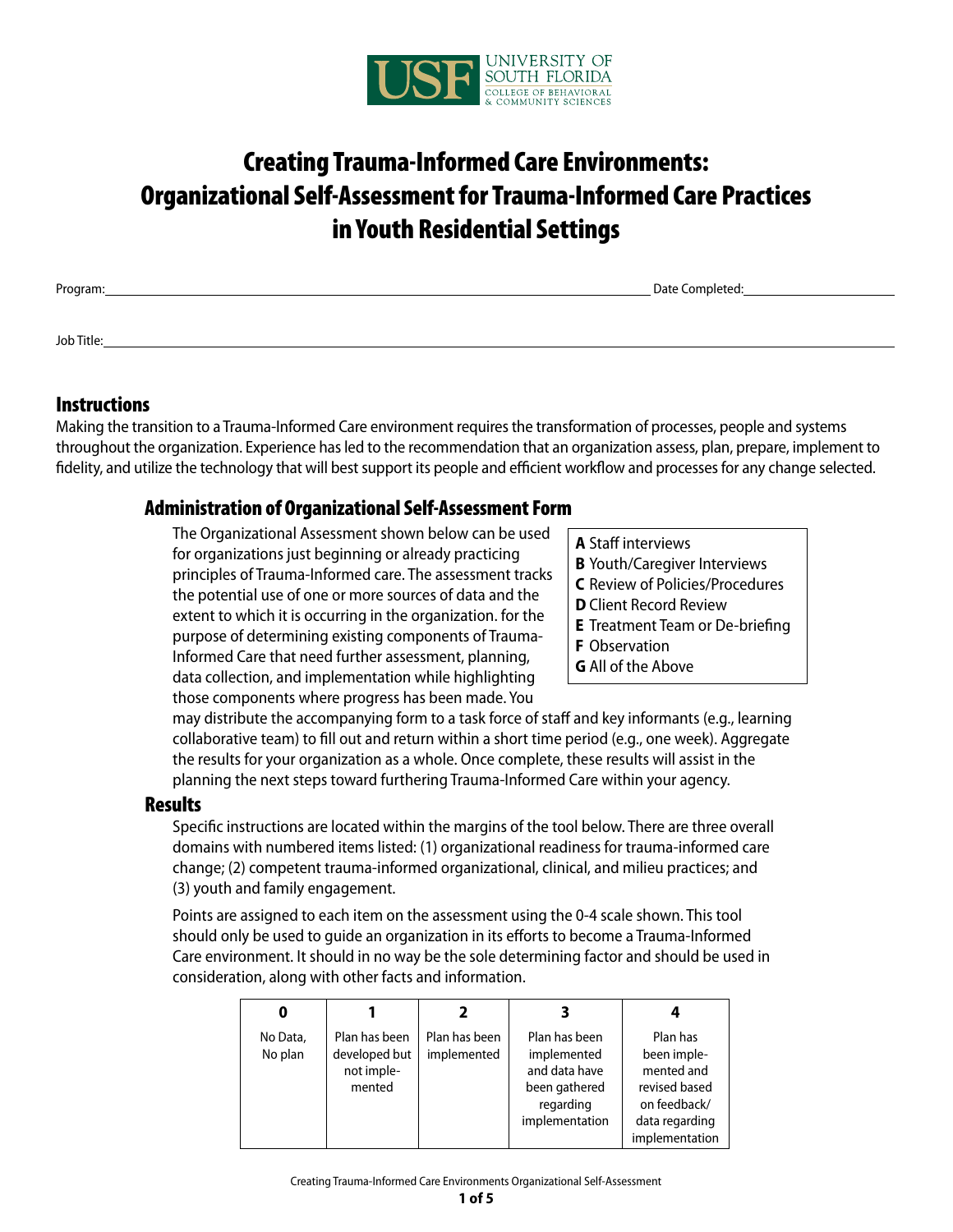

# Creating Trauma-Informed Care Environments Organizational Self-Assessment

Code the source of the data in the first column with the data source (A-G). Check the box in the appropriate column for the corresponding description of your agency's plan as it relates to the item in each row.

| <b>Data Source</b>                                                                                                                                                                                                                                                        | <b>Status</b>       |                                                        |                              |                                                                                            |                                                                                                        |  |  |  |
|---------------------------------------------------------------------------------------------------------------------------------------------------------------------------------------------------------------------------------------------------------------------------|---------------------|--------------------------------------------------------|------------------------------|--------------------------------------------------------------------------------------------|--------------------------------------------------------------------------------------------------------|--|--|--|
| <b>Enter all that Apply</b><br><b>A</b> Staff interviews<br><b>B</b> Youth/Caregiver Interviews<br><b>C</b> Review of Policies/Procedures<br><b>D</b> Client Record Review<br><b>E</b> Treatment Team or De-briefing<br><b>F</b> Observation<br><b>G</b> All of the Above | No Data,<br>No plan | Plan has been<br>developed but<br>not imple-<br>mented | Plan has been<br>implemented | Plan has been<br>implemented and<br>data have been<br>gathered regarding<br>implementation | Plan has been<br>implemented and<br>revised based on<br>feedback/data<br>regarding imple-<br>mentation |  |  |  |

## Organizational Readiness for TI Care Change

| <b>Questions</b><br>Data Source                                                                                                                   |                                                  |             | <b>Status</b> |   |  |
|---------------------------------------------------------------------------------------------------------------------------------------------------|--------------------------------------------------|-------------|---------------|---|--|
| 1. Demonstrate a minimum threshold of organizational readiness<br>and build the capacity to implement a new practice model.                       | <b>Enter all</b><br>that Apply<br><b>ABCDEFG</b> | 0           | 2             | 3 |  |
| A. Agency Leadership and staff at all levels express<br>commitment to implementing TI Care.                                                       |                                                  |             |               |   |  |
| B. Agency Leadership has addressed cultural and policy barriers,<br>externally and internally, that may impede implementation.                    |                                                  |             |               |   |  |
| 2. Provide support and infrastructure to monitor and evaluate<br>practices and outcomes on an ongoing and continuous basis.                       | <b>Enter all</b><br>that Apply<br><b>ABCDEFG</b> | $\mathbf 0$ | $\mathbf{z}$  | 3 |  |
| A. The agency has standardized and systematic approaches<br>for compiling and monitoring data and outcomes.                                       |                                                  |             |               |   |  |
| B. Organizational incentives are in place to support staff as<br>changes are made.                                                                |                                                  |             |               |   |  |
| C. Agency Leadership supports changes in time allotted for TI<br>Care initiative.                                                                 |                                                  |             |               |   |  |
| D. The agency provides the resources (technology, staffing,<br>training) for implementation of TI Care and the monitoring<br>of data and outcomes |                                                  |             |               |   |  |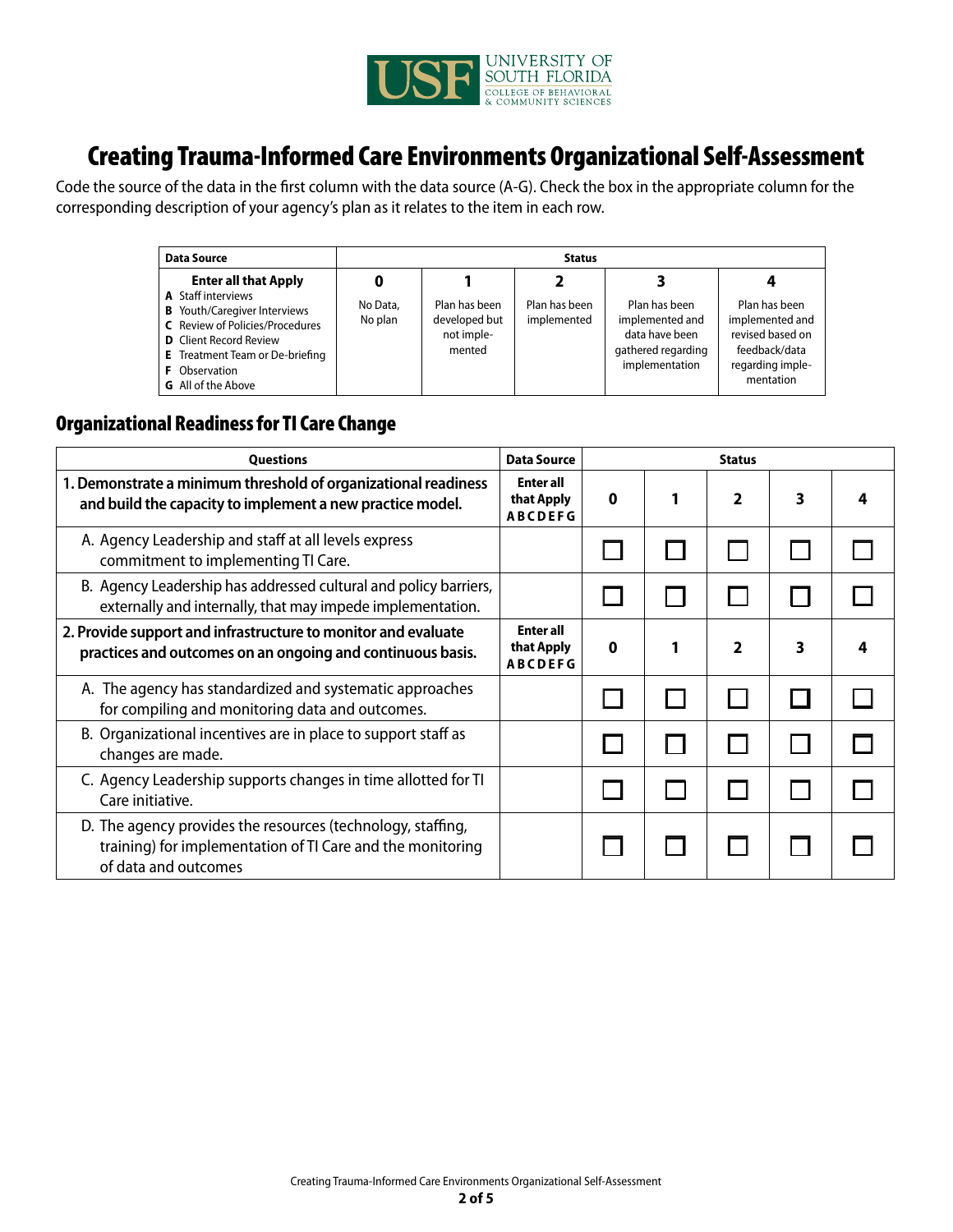

| <b>Data Source</b>                                                                                                                                                                                                                                                        | <b>Status</b>       |                                                        |                              |                                                                                            |                                                                                                        |  |  |  |
|---------------------------------------------------------------------------------------------------------------------------------------------------------------------------------------------------------------------------------------------------------------------------|---------------------|--------------------------------------------------------|------------------------------|--------------------------------------------------------------------------------------------|--------------------------------------------------------------------------------------------------------|--|--|--|
| <b>Enter all that Apply</b><br><b>A</b> Staff interviews<br><b>B</b> Youth/Caregiver Interviews<br><b>C</b> Review of Policies/Procedures<br><b>D</b> Client Record Review<br><b>E</b> Treatment Team or De-briefing<br><b>F</b> Observation<br><b>G</b> All of the Above | No Data,<br>No plan | Plan has been<br>developed but<br>not imple-<br>mented | Plan has been<br>implemented | Plan has been<br>implemented and<br>data have been<br>gathered regarding<br>implementation | Plan has been<br>implemented and<br>revised based on<br>feedback/data<br>regarding imple-<br>mentation |  |  |  |

## Competent Trauma-Informed Organizational, Clinical, and Milieu Practices

| Questions<br><b>Data Source</b>                                                                                                                            |                                                  |              |   | <b>Status</b>           |   |   |
|------------------------------------------------------------------------------------------------------------------------------------------------------------|--------------------------------------------------|--------------|---|-------------------------|---|---|
| 3. Demonstrate organizational practice standards for implemen-<br>tation of trauma-informed care.                                                          | <b>Enter all</b><br>that Apply<br><b>ABCDEFG</b> | 0            | 1 | 2                       | 3 | 4 |
| A. The agency has a "trauma-informed care initiative" (e.g.,<br>workgroup/taskforce, trauma specialist) endorsed by the<br>chief administrator             |                                                  |              |   |                         |   |   |
| B. The agency identifies and monitors TI Care values (i.e.,<br>safety, trustworthiness, choice, collaboration, and<br>empowerment).                        |                                                  |              |   |                         |   |   |
| C. The organization promotes the practice of program<br>improvement based on quantitative and qualitative data.                                            |                                                  |              |   |                         |   |   |
| D. The agency has one or more methods of de-briefing<br>seclusion & restraint, and other incidents, which include<br>involved youth and staff, at minimum. |                                                  |              |   |                         |   |   |
| E. Formal policies and procedures reflect language and<br>practice of trauma-informed care.                                                                |                                                  |              |   |                         |   |   |
| 4. Demonstrate program practice standards for implementation<br>of trauma-informed care.                                                                   | <b>Enter all</b><br>that Apply<br><b>ABCDEFG</b> | 0            | 1 | $\overline{\mathbf{2}}$ | 3 | 4 |
| A. Clinical and milieu staff is integrated into treatment teams<br>that allow for integrated training and supervision.                                     |                                                  | $\mathbf{I}$ |   |                         |   |   |
| B. There are opportunities for staff to recognize, acknowledge,<br>and address their vicarious traumatization.                                             |                                                  |              |   |                         |   |   |
| C. The program offers trauma-specific, evidenced-based<br>practices.                                                                                       |                                                  |              |   |                         |   |   |
| D. Treatment planning and interventions are individualized,<br>and developmentally suited to each youth.                                                   |                                                  |              |   |                         |   |   |
| E. Each youth has a safety or crisis management plan with<br>individualized choices for calming and de-escalation.                                         |                                                  |              |   |                         |   |   |
| F. The physical environment is attuned to safety, calming, and<br>de-escalation.                                                                           |                                                  |              |   |                         |   |   |
| G. Milieu staff uses a strengths-based, person-centered<br>approach in all their interactions with youth.                                                  |                                                  |              |   |                         |   |   |
| H. Staff has systematic opportunities to seek support, or<br>assistance from their peers.                                                                  |                                                  |              |   |                         |   |   |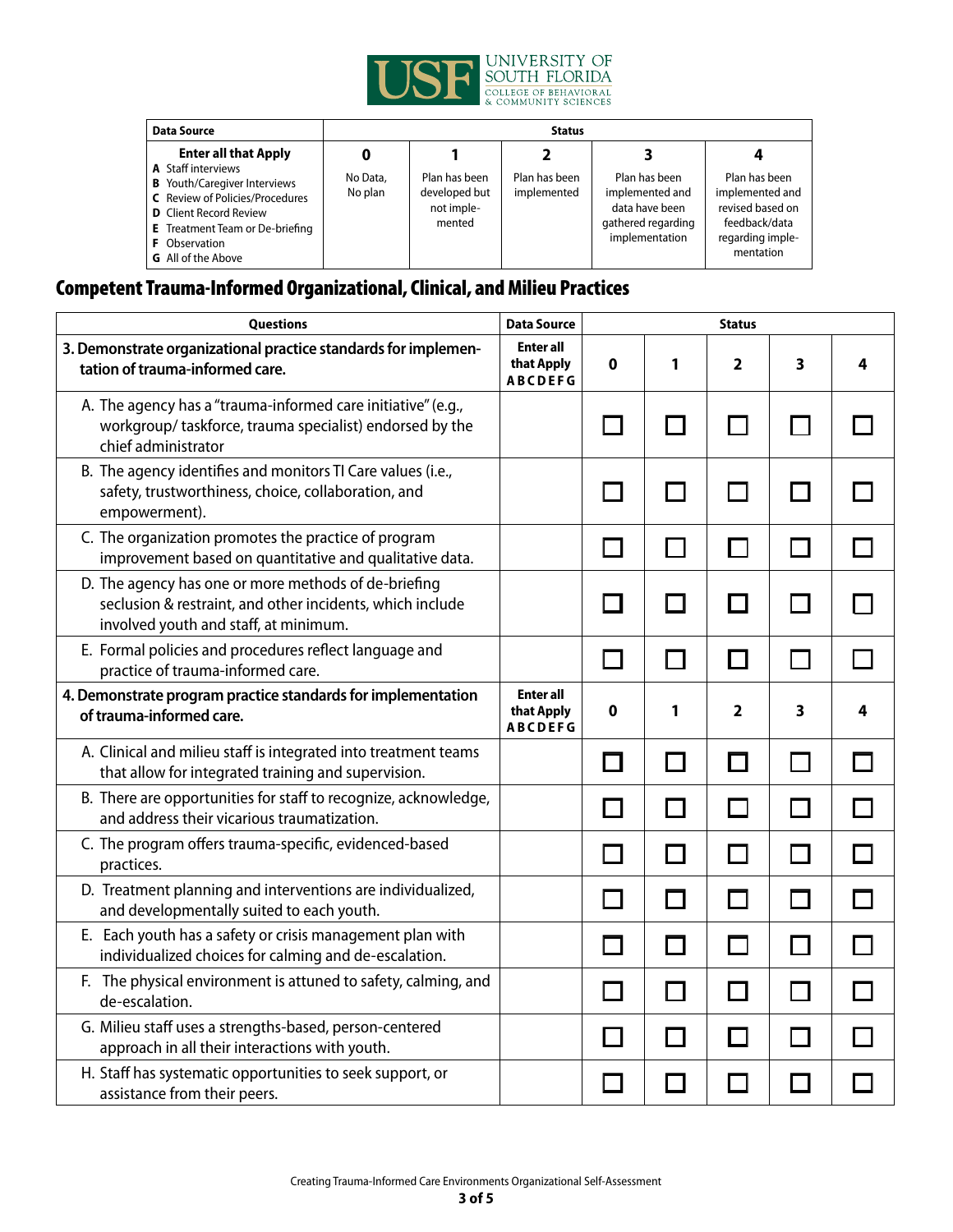

| <b>Data Source</b>                                                                                                                                                                                                                                                        | <b>Status</b>       |                                                        |                              |                                                                                            |                                                                                                        |  |  |  |
|---------------------------------------------------------------------------------------------------------------------------------------------------------------------------------------------------------------------------------------------------------------------------|---------------------|--------------------------------------------------------|------------------------------|--------------------------------------------------------------------------------------------|--------------------------------------------------------------------------------------------------------|--|--|--|
| <b>Enter all that Apply</b><br><b>A</b> Staff interviews<br><b>B</b> Youth/Caregiver Interviews<br><b>C</b> Review of Policies/Procedures<br><b>D</b> Client Record Review<br><b>E</b> Treatment Team or De-briefing<br><b>F</b> Observation<br><b>G</b> All of the Above | No Data,<br>No plan | Plan has been<br>developed but<br>not imple-<br>mented | Plan has been<br>implemented | Plan has been<br>implemented and<br>data have been<br>gathered regarding<br>implementation | Plan has been<br>implemented and<br>revised based on<br>feedback/data<br>regarding imple-<br>mentation |  |  |  |

## Youth and Family Engagement in Trauma-Informed Care

| Data Source<br><b>Ouestions</b>                                                                                                                                                             |                                                  | <b>Status</b> |  |                |   |  |  |
|---------------------------------------------------------------------------------------------------------------------------------------------------------------------------------------------|--------------------------------------------------|---------------|--|----------------|---|--|--|
| 5. Staff is effective in engaging youth and families in trauma<br>informed care practices.<br><b>ABCDEFG</b>                                                                                |                                                  | 0             |  | $\overline{2}$ | 3 |  |  |
| A. The agency demonstrates in philosophy and practice intent<br>toward increasing comfort, involvement, and collaboration<br>of youth & families.                                           |                                                  |               |  |                |   |  |  |
| B. The agency regularly trains all staff on how to engage fami-<br>lies and monitors extent of engagement.                                                                                  |                                                  |               |  |                |   |  |  |
| C. Youth and their families are actively involved in treatment<br>and discharge planning and decisions regarding the transi-<br>tion to the next placement.                                 |                                                  |               |  |                |   |  |  |
| 6. Youth and families are empowered to take an active role in the<br>organization                                                                                                           | <b>Enter all</b><br>that Apply<br><b>ABCDEFG</b> | 0             |  | $\mathbf{2}$   | 3 |  |  |
| A. There are systematic opportunities for youth and families to<br>give feedback to the agency regarding TI Care values (safety<br>trustworthiness, choice, collaboration and empowerment). |                                                  |               |  |                |   |  |  |
| B. Youth and families serve in an advisory capacity with the<br>agency.                                                                                                                     |                                                  |               |  |                |   |  |  |

### **Significant aspects of this assessment are based on the following two instruments with permission from the authors:**

Fallot, R. D., & Harris, M. (2006). Trauma-informed services: A self-assessment and planning protocol, version 1.4. Community Connections:Washington, D.C. (202-608-4796).

Traumatic Stress Institute of Klingberg Family Centers (2008).Trauma-Informed Care in Youth Serving Settings: Organizational Self Assessment. 370 Linwood Ave., New Britain, CT. 06052. (860-832-5507).

### Recommended Citation

Hummer, V. & Dollard, N. (2010). Creating Trauma-Informed Care Environments: An Organizational Self-Assessment. (part of Creating Trauma-Informed Care Environments curriculum) Tampa FL: University of South Florida. The Department of Child & Family Studies within the College of Behavioral and Community Sciences.

#### For more information, please contact:

Victoria L. Hummer MSW, LCSW Dept. of Child & Family Studies Louis de la Parte Florida Mental Health Institute College of Behavioral & Community Sciences University of South Florida 13301 Bruce B. Downs Blvd., MHC 2225 Tampa, FL 33612 Phone: 813-974-9156 | Fax: 813-974-7376 vhummer@usf.edu